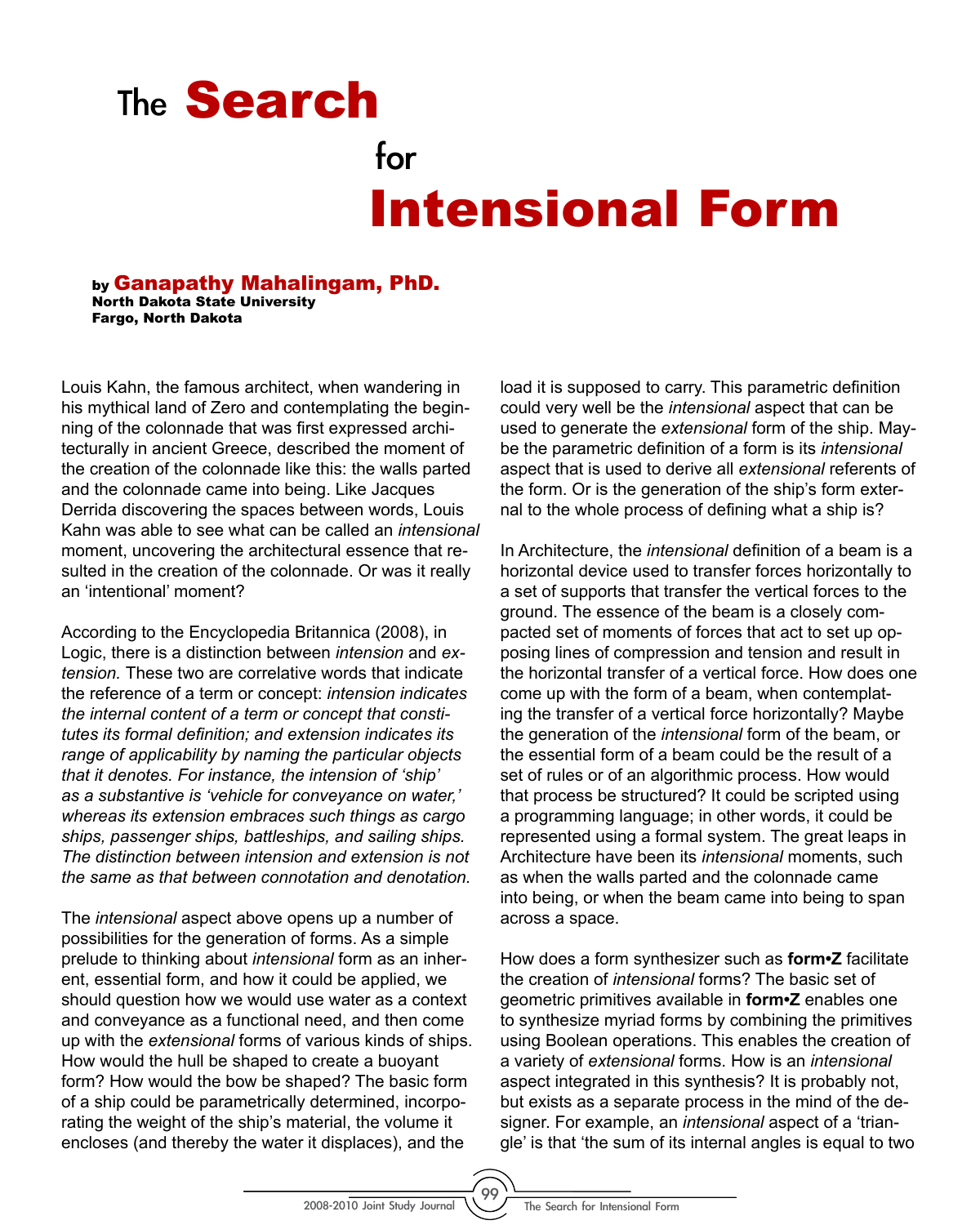

*Figure 1: The creation of extensional form from intensional aspects using form.Z.* 

right angles.' The challenge is to specify this aspect as a form generator to create a triangle. Do current scripting languages allow this kind of specification? In short, how can one go from an *intensional* aspect or definition to many *extensional* forms?

Maybe **form•Z** should become a form finder, instead of a form synthesizer or simple rendering engine. In the traditional usage of modeling tools, the *intensional* aspect of a form that has been synthesized is ascribed typically after the creation of the form, without the *intensional* aspect being instrumental in the creation of the form. A new frontier to explore is how these *intensional* aspects can be incorporated into the dialogue of software tools thereby enabling such *intensional* definitions to be used in the creation of *extensional* forms. The answers to these questions will define the search for *intensional* forms.

There is hope. The answer may be in tools such as Sweep, Revolve, and Loft that begin to enable the generation of forms from an *intensional* aspect. Shown above is a figure that indicates how *intensional* aspects such as cross-sections can lead to the generation of a structural element (in this case a branched column), based on implied lines of force and specific section moduli distributed in space, using the S-Loft tool in **form•Z**.

In Figure 1, an *intensional* aspect, a section modulus, is used to generate a number of *extensional* solutions that differ in form. The various cross sections, at the various spatial locations used to generate the *extensional* forms, all correlate to the same sectional modulus in each spatial location, describe the same *intensional* aspect.

The architect Aldo van Eyck once described a house as

"the constructed counterform of homecoming." In the traditional architectural design process, "homecoming" with all its connotations (not *intensions* or *extensions*), helps generate the form of the house. Maybe there is a path of form generation (or "counterform" generation as Aldo van Eyck would have it) from "homecoming" to a "house" that is *intensional,* or, it proceeds from essential properties to the *extensional* form. Is this kind of path computable? Can this kind of form generation be expressed as an algorithm? I have argued that it can be (i).

An insight occurred to me when I was looking at some isocandle diagrams in Gyorgy Doczi's book, the *Power of Limits* (1981). In the image of Figure 2, I have juxtaposed the photo of a moth with the isocandle diagrams from Doczi's book. Is it not fairly typical for a moth to be attracted to lamps that emit light that follows an isocandle distribution that is similar in form to itself? Often the heat of the lamp kills or burns the moth, yet it seeks the proverbial 'flame' of the lamp. Does the moth sense that it is akin to the light distribution form of the lamp? Does it 'resonate' (which is an acoustical word applied to light here) with the *intensional* form implied by the lamp? Could an *intensional* aspect be a hidden stimulus that generates a response, a response as basic as a perception of the essence of the form? How would this be different from an analytical diagram imposed on the form from the outside?

 Upon further meditation on the juxtaposition of isocandle diagrams and moths, we can see that the isocandle diagrams are actually sections of a three-dimensional isocandle field. The wing structures of the moths are planar. The affinities are in the boundary shapes. Can we generate the form of the moth from transformations of the isocandle diagram? What tools would we use in **form•Z** to do this? Could we use the Revolve tool to generate the body of the moth? Could we use the tool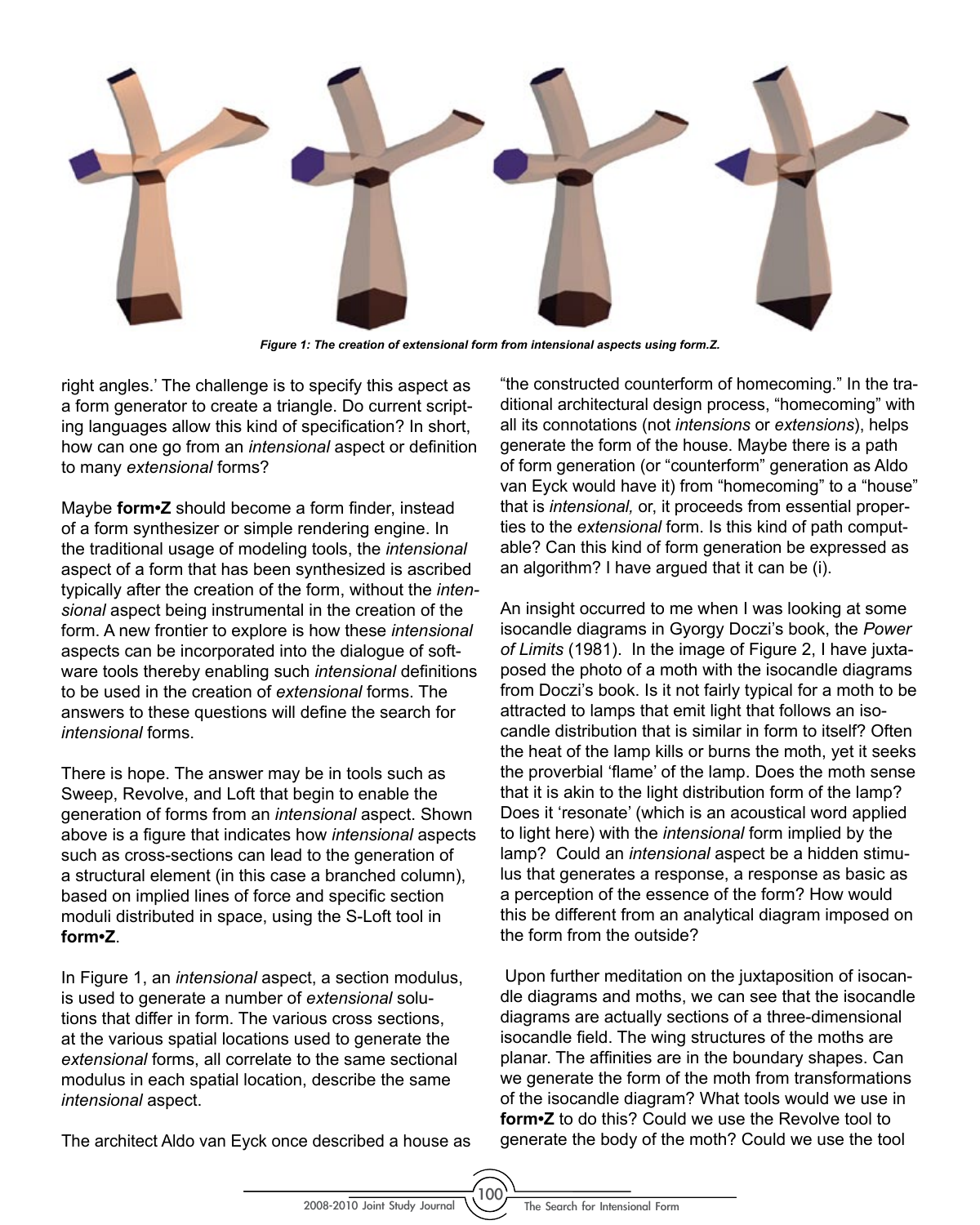to generate a surface from a boundary to create the wings of the moth? All these are plausible. What is the *intensional* or essential form of the moth? How is this form expressed? Is it using a graph or a diagram? We would have to choose between using a graph (ii) or a contour diagram, depending on our *intensional* or *extensional* stance. A discovery that would result from our choice is the *intensional* or essential form of the moth.

In Logic, *intensional* statements and their truth-value are critical. *Intensional* statements are used to get at the essence of a class of entities. If an entity embodied the *intensional* aspect of a class of entities, it would most definitely belong to that class. What if an *intensional* aspect of a class of forms was a performance criterion? Then all the *extensional* referents that have this *intensional* aspect embodied could be expected to perform as desired. We could then generate forms of performance (iii) from the *intensional* aspects.

We could consider **form•Z** as a formal system that allows it to be used for propositional calculus. We could map the 3D forms that we create using **form•Z** as formulas created within a formal system with atomic entities (geometric primitives) and logical operators (Boolean operators). Well-formed formulas (wff) in this formal system would be 3D forms created without errors. The challenge would be to determine the truthvalue of these well-formed 3D forms. The distinction between the well-formed 3D forms, and the ones with errors, would then be the distinction between the fantastic and the constructible. In a sense, if you generate a form using **form•Z** without errors, it should be constructible, say using a 3D printer.

Forms that are defined algorithmically using artificial programming languages may be inherently *extensional* in nature. This is because the artificial languages used to generate them are *extensional*. It all depends on how transparent the artificial programming language is in the form generation tools in **form•Z**, such that the form generation moves from an *extensional* realm to an *intensional* realm. In the example of the branched structural element, an abstract distribution of different section moduli in space, each of which is determined by an impinging force, is used to generate a form that satisfies the structural properties implied by the directionally-oriented section moduli. In this example, a set of performance conditions (*intensional* aspects) is spatially distributed to generate a structural form. This is a very powerful process for form generation that may give rise to a method for creating with the *intensional* aspect in Architecture.



*Figure 2: Formal congruency of a moth and an isocandle diagram.*